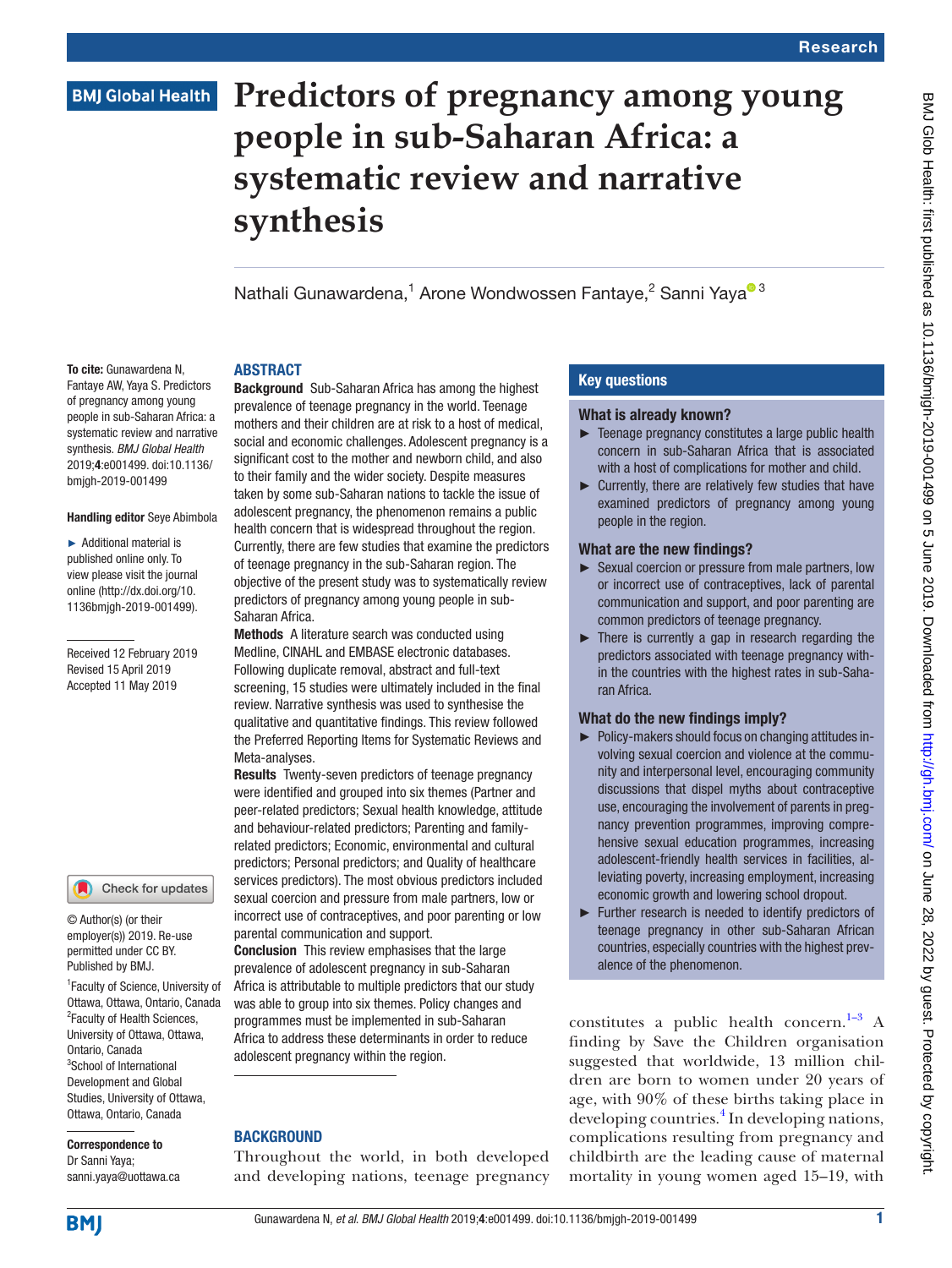the highest risk being in Africa, Afghanistan, Bangla-desh, Guatemala, Haiti, Nepal, Nicaragua and Yemen.<sup>[5](#page-5-2)</sup> The risk of death due to pregnancy-related complications is double in adolescents compared with women who are in their twenties.<sup>[6](#page-5-3)</sup> Adolescent women are at risk of unwanted pregnancy, and they are also susceptible to sexually transmitted infections as well as coerced sexual relationships.[7](#page-5-4)

Adolescent mothers are also more likely to take part in unsafe abortions and become young mothers for a second time. $8-10$  In addition, teenage mothers often have poor future prospects including school dropout.<sup>[11](#page-5-6)</sup> Few job opportunities exist for young women who drop out of school due to pregnancy. This can result in a cycle of poverty in these women's families. Adolescent mothers are at risk, and so are their offspring. Infants who are born to adolescent mothers are more likely to be born premature and face a higher risk of dying compared with infants born to older mothers who are between the ages of 20 and  $24.891213$  These children often face a host of problems including poor development, malnutrition and inadequate education.<sup>914</sup>

In 2013, sub-Saharan Africa had the highest prev-alence of adolescent pregnancy in the world.<sup>[15](#page-5-8)</sup> Half of all births that occurred in the region were to teenage mothers, with an estimated 101 births per 1000 women aged 15–19, almost double the global average. $15\frac{16}{16}$  Out of the 15 countries in the world that had more than 30% of young women 20–24 years old giving birth before the age of 18, 14 were in sub-Saharan Africa. $17$  Some of these countries include Cameroon, Malawi, Mozambique, Niger, and Uganda.

Several sub-Saharan African nations have taken measures to tackle to the issue of adolescent pregnancy. Slight reduction of teenage pregnancy and school dropout levels were shown in Kenya after the introduction of programmes training teachers on HIV and providing girls with education subsidies.<sup>18</sup> In Cameroon, programmes that incorporated peer education to educate girls on disease, pregnancy, sexuality, peer pressure and dating were used to empower young women to make the right choices[.19](#page-5-11) In Madagascar, youth-friendly clinics were introduced in 2001[.19](#page-5-11) These clinics provided low-cost and confidential access to contraceptives, counselling and diagnosis of sexually transmitted infections. Despite such measures taken by several governments to reduce the phenomenon of adolescent pregnancy in their countries, girls falling pregnant during their teenage years continues to be a cause of concern in sub-Saharan Africa.

Despite the high prevalence of adolescent pregnancy in sub-Saharan Africa and the host of negative medical, social and economic consequences that are associated with the problem, relatively few studies have examined predictors of pregnancy among young people in the region. The following study aims to systematically review the predictors of teenage pregnancy in sub-Saharan Africa. Identification and understanding of these predictors can help policy-makers design and implement

interventional programmes to reduce adolescent pregnancy in the region.

# **METHODS**

# Search strategy

A systematic review of English literature was performed on 7 October 2018 to identify primary research articles focusing on predictors of teenage pregnancy in sub-Saharan Africa. The articles were published from 2008 to 2018. This time frame was chosen in order to limit the study to contemporary studies, as the predictors of teenage pregnancy in older studies may no longer be relevant. An electronic search was conducted using online databases MEDLINE, EMBASE, and Cumulative Index to Nursing and Allied Health Literature (CINAHL). The search strategy is shown in online [appendix A](https://dx.doi.org/10.1136/bmjgh-2019-001499). This review was developed and reported according to the Preferred Reporting Items for Systematic Reviews and Meta-analyses (PRISMA) 2009 checklist (see online [appendix B](https://dx.doi.org/10.1136/bmjgh-2019-001499) for PRISMA flow diagram and online [appendix E](https://dx.doi.org/10.1136/bmjgh-2019-001499) for PRISMA checklist).

# Eligibility criteria

Eligibility for inclusion in the review were primary, original research studies published in English, reporting on predictors of teenage pregnancy in sub-Saharan Africa. Included studies used quantitative, qualitative or mixedmethods approaches. Excluded studies were those not taking place in sub-Saharan Africa or those examining negative health behaviours and outcomes after the pregnancy. Also excluded were conference abstracts, editorials, commentaries, study protocols, news articles and secondary analyses (eg, reviews or meta-analyses). Some studies used non-adolescent key informants: older women who had been pregnant as a teenager or older men who had impregnated a young woman while they were a teenager. These informants were included if they mentioned predictors of pregnancy in the adolescent years specifically.

# Study selection

Abstracts were screened according to the aforementioned criteria, and full texts were retrieved for eligible studies. At full-text review, in addition to the aforementioned criteria, studies were excluded if they did not focus on predictors of pregnancy specifically in adolescents (age 13–19 years). Two investigators independently screened the titles and abstracts of articles retrieved from the literature search, and the full texts of potentially eligible articles were obtained and further assessed for final inclusion. Disagreements were resolved through consensus. When a consensus could not be reached, a third reviewer was used come to a final decision.

# Data collection and risk of bias assessment

Zotero was used for de-duplication and screening (Zotero software; Center for History and New Media, George Mason University). Data extraction was carried out in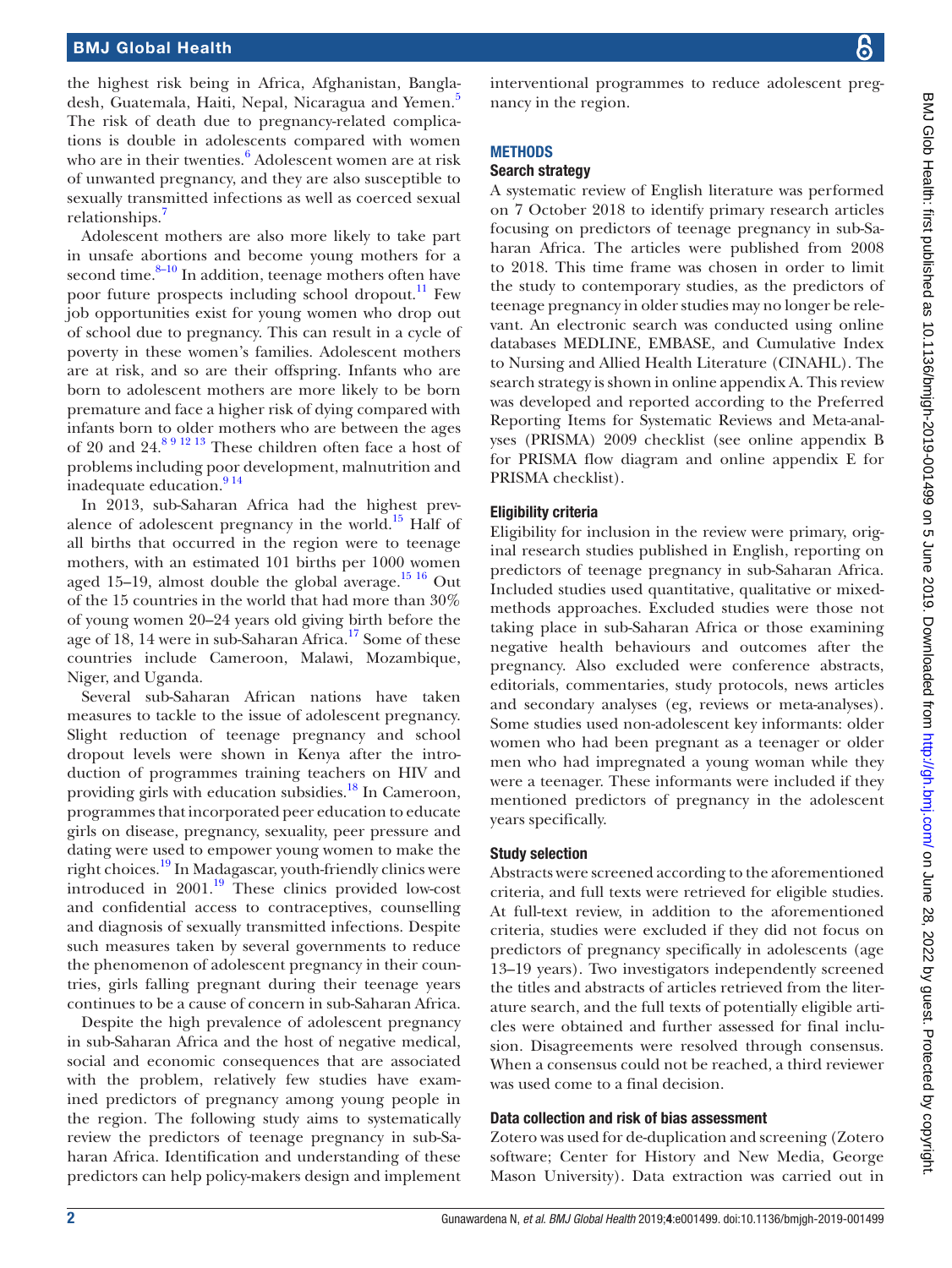Microsoft Excel (V.15.0.5101.1002). The authors assessed the reporting of included qualitative studies using the criteria based on the Critical Appraisal Skills Programme's (CASP) 10 questions for qualitative research<sup>20</sup> in [online](https://dx.doi.org/10.1136/bmjgh-2019-001499) [supplementary appendix D table 2](https://dx.doi.org/10.1136/bmjgh-2019-001499) . CASP was selected due to its extensive previous use for systematic reviews of qualitative studies. The domains of the CASP checklist helped assess the credibility of the qualitative findings and the rigour of the studies. $21$  The 10 questions were designed as prompts to guide reviewers in critically reading the reports. Included studies were assigned an overall score of 'high' (9-10), 'moderate' (7.5–9) or 'low' (less than 7.5) overall quality. The authors assessed the reporting of included quantitative studies using the criteria based in the Quality Assessment Tool for Quantitative Studies by the Effective Public Health Practice Project<sup>22</sup> in [online supplementary appendix D table 3.](https://dx.doi.org/10.1136/bmjgh-2019-001499) Each study was assessed based on six domains and given a score of strong, moderate or weak. Then an overall score was given for each study based on the sum of values given on the six domains. Global rating for the studies were determined by strong (no weak ratings), moderate (one weak rating) and weak (two or more weak ratings).

The authors assessed the reporting of included mixedmethods studies using the criteria based in the Mixed Methods Appraisal  $\text{Tool}^{23}$  in [online supplementary](https://dx.doi.org/10.1136/bmjgh-2019-001499) [appendix D tables 4-6.](https://dx.doi.org/10.1136/bmjgh-2019-001499) Each study was given a score of 1 (yes) or 0 (no) on various domains depending on if they met certain listed criteria. The scores for each domain were then added to give an overall score. Studies were not excluded or weighted based on the quality of the reporting assessments. The results of the appraisals and assessments were instead used to inform data interpretation and ultimately determine trustworthiness of review findings and conclusions.

# Data analysis

An electronic data collection form was developed by the first investigator (NG). On conducting the three levels of screening, two investigators (NG and SY) used the data extraction tool to independently extract the following information from each article: (1) sample size; (2) country where the study was conducted in; (3) study design (quantitative, qualitative and mixed); (4) data collection procedures (self-administered structured questionnaire, focus group, etc); (5) sampling strategy; (6) predictors of adolescent pregnancy. Extracted data can be found in [online supplementyary appendix C table](https://dx.doi.org/10.1136/bmjgh-2019-001499) [1](https://dx.doi.org/10.1136/bmjgh-2019-001499).

# Method of synthesis

The method of synthesis chosen for this review was the narrative synthesis method using textual narrative summaries to analyse the data, based on the guidelines by Popay *et al*. [24](#page-6-1) This method is useful for describing and identifying patterns and differences between multiple studies from diverse sources in order to address or examine an issue. $24$  Narrative synthesis allows primary data to be

summarised and described in a clear and structured manner allowing gaps in research to be found more easily and future research implications to be provided. $24\frac{24\frac{25}{25}}{1}$  In a narrative synthesis, identified factors are combined into more homogenous groups. We grouped the multiple predictors of teenage pregnancy found in our selected studies into six themes (Partner and peer-related predictors; Sexual health knowledge, attitude and behaviour-related predictors; Parenting and family-related predictors; Economic, environmental and cultural predictors; Personal predictors; and Quality of healthcare services predictors). Similar predictors of teenage pregnancy were grouped into the same theme, making it easier to identify patterns between studies.

# Patient and public involvement

Patients and public were not involved in the design and conduct of this research.

# **RESULTS**

## Search results

The literature search returned 435 studies, with 336 remaining after duplicate removal. Two hundred ninety-five studies were excluded after abstract screening, and thus 41 full articles were screened. Following 26 exclusions at full-text level (mainly due to only reporting about negative health behaviours and outcomes after pregnancy), 15 studies were included in the final review. Online [appendix B](https://dx.doi.org/10.1136/bmjgh-2019-001499) shows the study screening and inclusion process.

## Study characteristics

Articles included in this review were studies conducted in sub-Saharan African countries with a focus on adolescent pregnancies. Of the 15 included studies, 5 were conducted in South Africa, 3 in Ghana, 2 in Ethiopia, 2 in Tanzania, 2 in Nigeria and 1 in Malawi. Eight studies used quantitative research methods, five used qualitative research methods and two used a mixed-methods approach.

Most of the participants included in the study were adolescents. Studies were conducted in rural, urban and semi-urban settings. The number of participants per study varied from 19 to 3123. The total approximate number of participants was 8087. Refer to [online](https://dx.doi.org/10.1136/bmjgh-2019-001499) [supplementyary appendix C table 1](https://dx.doi.org/10.1136/bmjgh-2019-001499) for detailed descriptions of participant characteristics. At least 228 key informants comprising health workers, community members, community leaders, teachers and parents were involved in some of the studies. These key informants provided information regarding some of the predictors of teenage pregnancy. [Online supplementyary appendix C table 1](https://dx.doi.org/10.1136/bmjgh-2019-001499) provides further details on study characteristics.

# Partner and peer-related predictors

Sexual coercion or pressure from male partners was cited as a predictor of teenage pregnancy in 6 of the 15 studies[.26–31](#page-6-2) In one study conducted in South Africa,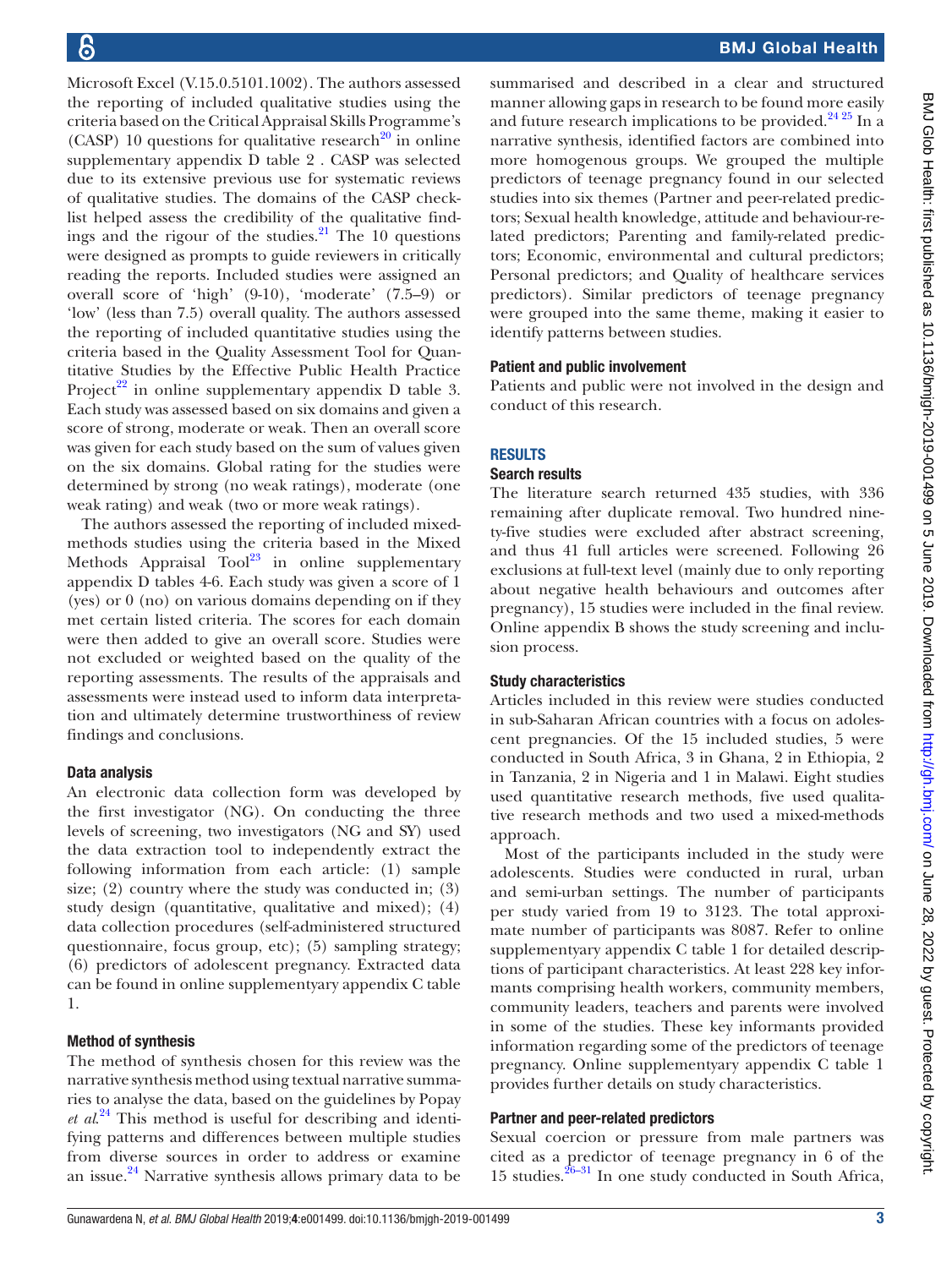pressure from one's partner to not use contraceptives or to have a baby was stated by numerous young women as the reason why they became pregnant as an adolescent.<sup>[28](#page-6-3)</sup> One girl in this study stated that her boyfriend insisted on having a baby before marriage, so she complied. In another study, teenage girls engaged in sexual relations with men in exchange for gifts and money or due to relentless pressure from the man to have sex.<sup>29</sup> Peer influence and the need to maintain one's social status among peers was cited as a predictor in four of the studies.<sup>26 27 30 31</sup> In one study, teenage mothers cited trying to fit in with friends as a reason for engaging in sexual activity.<sup>26</sup> In a Nigerian study, girls cited pressure from peers to get married as a contributor to teenage pregnancy.<sup>[31](#page-6-5)</sup>

# Sexual health knowledge, attitude and behaviour-related predictors

Low or incorrect use of contraceptives was cited in 6 out of the 15 studies.<sup>[27 28 30 32–34](#page-6-6)</sup> In one study conducted in Malawi, misconceptions about contraceptives due to lack of knowledge and low awareness led to low contraceptive use.<sup>32</sup> Misconceptions included sterility, condoms disappearing within the woman's body, development of cancer, prolonged menstruation, heart palpitations, and excessive weight gain or loss. In another study, girls avoided using contraceptives simply because they did not want to use them.[27](#page-6-6) Low knowledge of sexual health, contraceptives and abortion was mentioned in 4 of the 15 studies.<sup>[27 28 30 33](#page-6-6)</sup> In one study conducted in South Africa, more than half of female respondents (74.1%) fell pregnant due to lack of knowledge about pregnancy.<sup>33</sup> In another study, some adolescent girls did not even know how pregnancy occurs.<sup>28</sup> Finally, fear of abortion and using birth control was cited as a predictor in one study.<sup>[28](#page-6-3)</sup> In this study, one participant stated her fear of using needles as a leading factor for non-use of contraceptive injections.

# Parenting and family-related predictors

Lack of parental communication and support, or poor parenting were cited as predictors, being reported in five of the studies. $26\frac{34-37}{1}$  In a study from Ghana, girls cited parents not being present in the household as a reason why they were susceptible to involvement in sexual relationships with men. $^{26}$  In another study from Ghana, 74.6% of girls who were highly resilient to pregnancy cited their parents as a source of social support compared with  $38.6\%$  of low-resilience girls.<sup>36</sup> Family instability, breakdown and parental divorce were cited as predictors in three of the studies. $30\frac{31\frac{38}{11}}{81}$  In a study in Ethiopia, respondents whose parents lived together had lesser odds of having sexual activities than those with divorced or separated parents.<sup>38</sup> History of early sexual activity or marriage in the family was cited as a predictor in two studies.[35 38](#page-6-12) In northern Ethiopia, a history of maternal teenage pregnancy represented a predictor of teenage pregnancy.<sup>35</sup> Having parents living in rural areas

was cited as a predictor in one study.<sup>38</sup> Having been born out of wedlock was cited as a predictor in one study.[38](#page-6-11)

# Economic, environmental and cultural predictors

Low socioeconomic status, economic constraints, low income and a lack of employment opportunities were cited as predictors in 4 out of the 15 studies.<sup>26 32 33 35</sup> In a South African study, lack of employment and job opportunities was found to be associated with teenage pregnancy. [33](#page-6-8) Sexual abuse and rape were cited as a predictor in three of the studies.<sup>29 31 32</sup> In a Tanzanian study, girls reported rape as a cause for concern.[29](#page-6-4)

Cultural practices and early marriage were also cited as predictor in 3 out of the 15 studies.<sup>[32 35 39](#page-6-7)</sup> In one study, significantly more married (93.3%) than unmarried  $(41.9\%)$  teenagers had been involved in pregnancy.<sup>[39](#page-6-13)</sup> Poverty was cited as a predictor in two studies. $2930$  One study suggested that girls living in poverty engaged in sexual relations with older men in exchange for money in order to meet their basic needs or support their family.[29](#page-6-4) Exposure to indecent and sex-based messages in the media was cited as a predictor in two studies.  $2630$  Both male and female teenagers in rural Ghana expressed wanting to try sexual activities exhibited in scenes from movies or television. $26$  Lack of religious commitment was cited as a predictor in one study.<sup>31</sup> Finally, having low access to cultural capital (mass media) was cited as a predictor in one study. $40$ 

# Personal predictors

Low educational expectations and school dropout were mentioned in 3 out of the 15 studies. $30\frac{32\frac{39}{2} \times 10}{90}$  In one study conducted in Ghana, more out-of-school (68.1%) than in-school (18.8%) female teenagers had ever been pregnant.<sup>39</sup> Low self-esteem or wanting to prove one's identity were cited as predictors in two of the studies. $30\frac{33}{10}$  In one study, 19% of respondents got pregnant because they wanted to prove their identity and maturity as a woman.<sup>[33](#page-6-8)</sup> Curiosity was cited as a predictor in two of the studies.  $26\frac{27}{27}$ 

Ignorance was cited as a predictor in two of the studies. $2731$  In a Nigerian study, all groups of teens interviewed indicated that their peers believed that they were invulnerable to pregnancy.<sup>27</sup> Older age (being in one's late teens) was cited as a predictor in one of the studies.<sup>[32](#page-6-7)</sup> Finally, deliberately choosing to have a child or to not follow information provided in sexual education classes were cited as predictors in one of the studies. $^{28}$  A girl in this study describes how she deliberately ignored sexual education classes saying "I was not listening in class because I don't like topics on pregnancy prevention, and Life Orientation class is the one I was not attending, I was going out when it starts" (p.5).

# Quality of healthcare services predictors

Non-friendly adolescent reproductive services, lack of sexual health knowledge provided by healthcare workers and negative attitudes of health workers towards providing reproductive health services for adolescents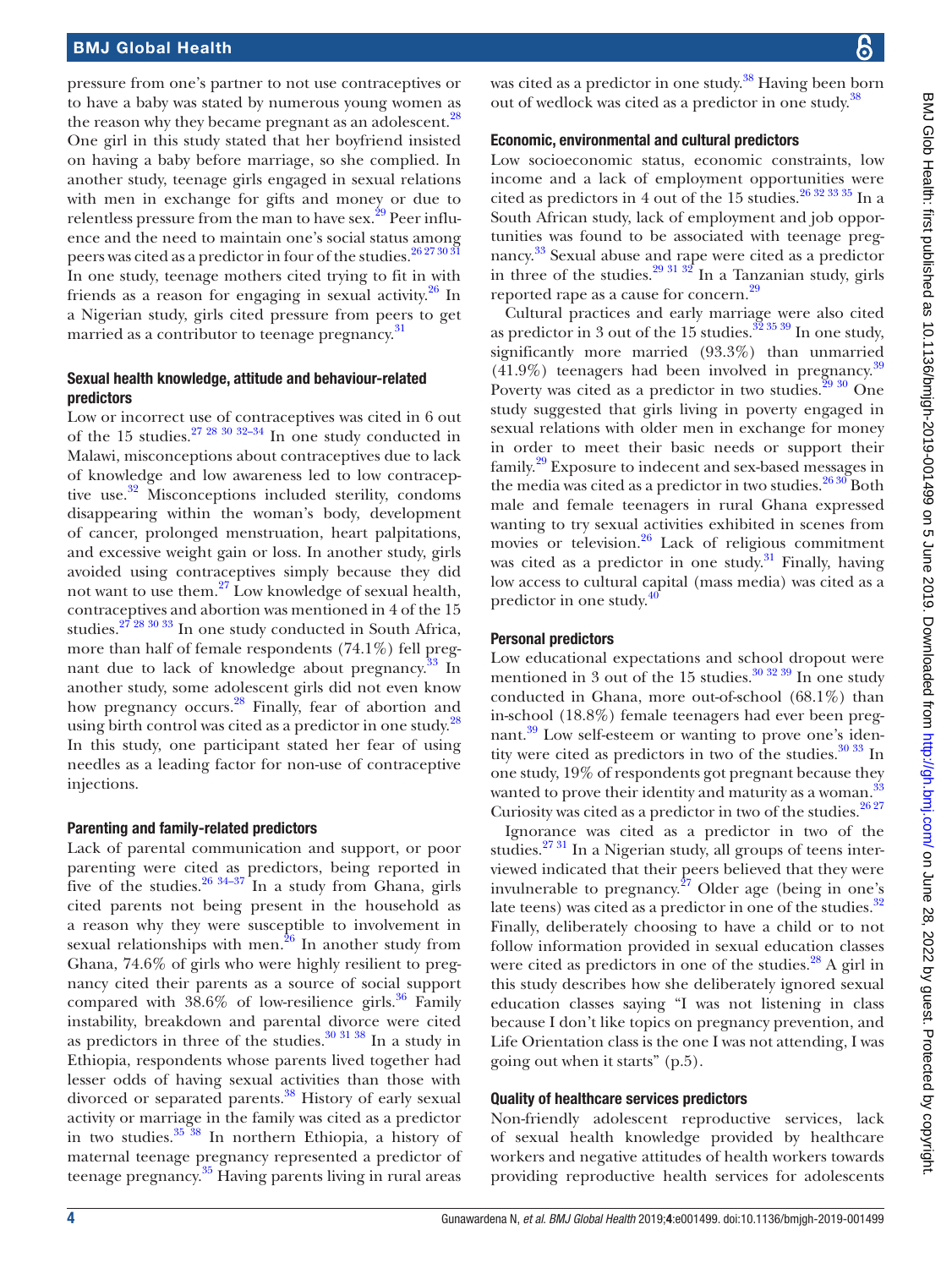were mentioned as predictors in three of the studies. $273034$ In a Nigerian study, some girls reported poor treatment by healthcare workers.<sup>27</sup> This poor treatment included being shouted at and receiving nasty remarks. In South Africa, girls reported that nurses would deliberately insult girls seeking contraceptives, withhold information on the correct use of contraceptives and would tell the girls that they are too young to be sexually active. $30$  One girl in this same study describes her experience stating "when I went to get contraceptives, the nurses told me that I am a loose woman and I will become pregnant. But I was not. I was just innocent. They did not tell me straight what I must do or what I must not do".

# **DISCUSSION**

The current study identified predictors of adolescent pregnancy in sub-Saharan Africa. Fifteen articles that examine predictors of teenage pregnancy in sub-Saharan Africa were found by systematically searching three electronic databases. The most commonly cited predictors of teenage pregnancy included sexual coercion or pressure from male partners, low or incorrect use of contraceptives, lack of parental communication and support, or poor parenting.

Sexual coercion or pressure from male partners was one of the most commonly cited predictors of teenage pregnancy. Sexual coercion is where a person is forced to have sex against their will with the use of violence, threats, deception or economic circumstances.<sup>41</sup> In sub-Saharan Africa, research shows that 15%–68% of young people encountered at least one experience of sexual coercion.[42–46](#page-6-16) Young women who have been sexually coerced tend to have a higher prevalence of unwanted pregnancy.<sup>[47](#page-6-17)</sup> The association between sexual coercion and teenage pregnancy can be explained by a variety of reasons. First, pregnancy may occur as a direct result of forced sex[.47](#page-6-17) Second, victims often have little power to negotiate contraceptive use. $48$  Finally, young women who have experienced sexual coercion tend to engage in risky sexual behaviours.<sup>[42 49](#page-6-16)</sup> A study by Sathyanarayana *et al* suggests that a restructuring of social institutions and parenting to analyse the processes involved in sexual violence is required in order to lower the prevalence of sexual coercion.<sup>[50](#page-6-19)</sup>

Low or incorrect use of contraceptives was the other most commonly cited predictor of teenage pregnancy. Many girls had misconceptions about contraceptives resulting in them choosing not to use available methods. In a study of eight developing countries, 50%–70% of women believed that they would face considerable health challenges if they used the pill.<sup>[51](#page-6-20)</sup> Another study in Kenya found that many young sexually active women had misconceptions about the side effects of contraceptives.<sup>52</sup> These misconceptions can spread in social networks leading to community-wide negative perceptions about contraceptives.[53 54](#page-6-22) In Nigeria, fear of the side effects of contraceptive use was a major cause for non-use. $55$  Programmes

encouraging community discussions of contraceptives are needed to dispel myths and misconceptions.<sup>56</sup>

The next most commonly cited predictor of teenage pregnancy was lack of parental communication and support, or poor parenting. Numerous studies have linked parental support and connectedness with lower frequency of teen intercourse, lower sexual risk taking and delayed sexual debut.[57–59](#page-6-25) Improved parent connectedness, communication and increased involvement of parents in pregnancy prevention programme could lower the prevalence of teenage pregnancy and sexual activity.<sup>[60](#page-6-26)</sup>

Another commonly cited predictor of teenage pregnancy was low socioeconomic status, economic constraints, low income or lack of employment opportunities. Several previous studies have found low family income to be a predictor of teenage pregnancy. $61-64$ One possible reason for this relationship may be that teenage girls with higher incomes may continue in their education and pursue higher career goals, while teenage girls from low-income families may settle for an early marriage.<sup>65–67</sup> Prior studies in Ghana, South Africa and Tanzania have indicated that low socioeconomic status and economic constraints can lead adolescent girls to pursue sexual relationships with older men in order to meet their financial needs. $68-70$  Another South African study found that some adolescents get pregnant intentionally in order to receive financial support from the government. $\frac{71}{1}$  $\frac{71}{1}$  $\frac{71}{1}$  Policies that ensure poverty alleviation, higher levels of adult education, and employability are needed to simultaneously increase economic growth and decrease teenage pregnancy.<sup>[72](#page-6-31)</sup>

Low educational expectations and school dropout were also commonly associated with teenage pregnancy. Being out of school can lead to risky sexual behaviour, pregnancy and early marriage. $^{73}$  $^{73}$  $^{73}$  In a Kenyan study, women with a secondary school education had their first sexual intercourse  $3$  years later than women with no education.<sup>74</sup> In South Africa, falling behind in school was the strongest predictor of becoming pregnant within the following 2 years.<sup>75</sup> In a review looking at the determinants of adolescent sexual health in developing nations, high school performance and motivation to continue one's education served as protective factors.<sup>76</sup> Out-of-school teenagers are more likely to have sex as well as have multiple life partners. [77](#page-6-36) Adolescents who stay in school and perform well in their studies may have a stronger perception of the risks that are associated with early sexual activity and may also have higher aspirations for their future that deter them from engaging in sex.[78 79](#page-6-37) Teaching-related interventions can possibly improve school progression and learning for some students $80-82$ ; however, other factors like poverty, peers, family and community pressures have also been associated with school dropout. $83-86$  These factors may require larger, more complex solutions.

Through a comprehensive electronic search, our study has revealed a multitude predictors of pregnancy among young people in sub-Saharan Africa. There are relatively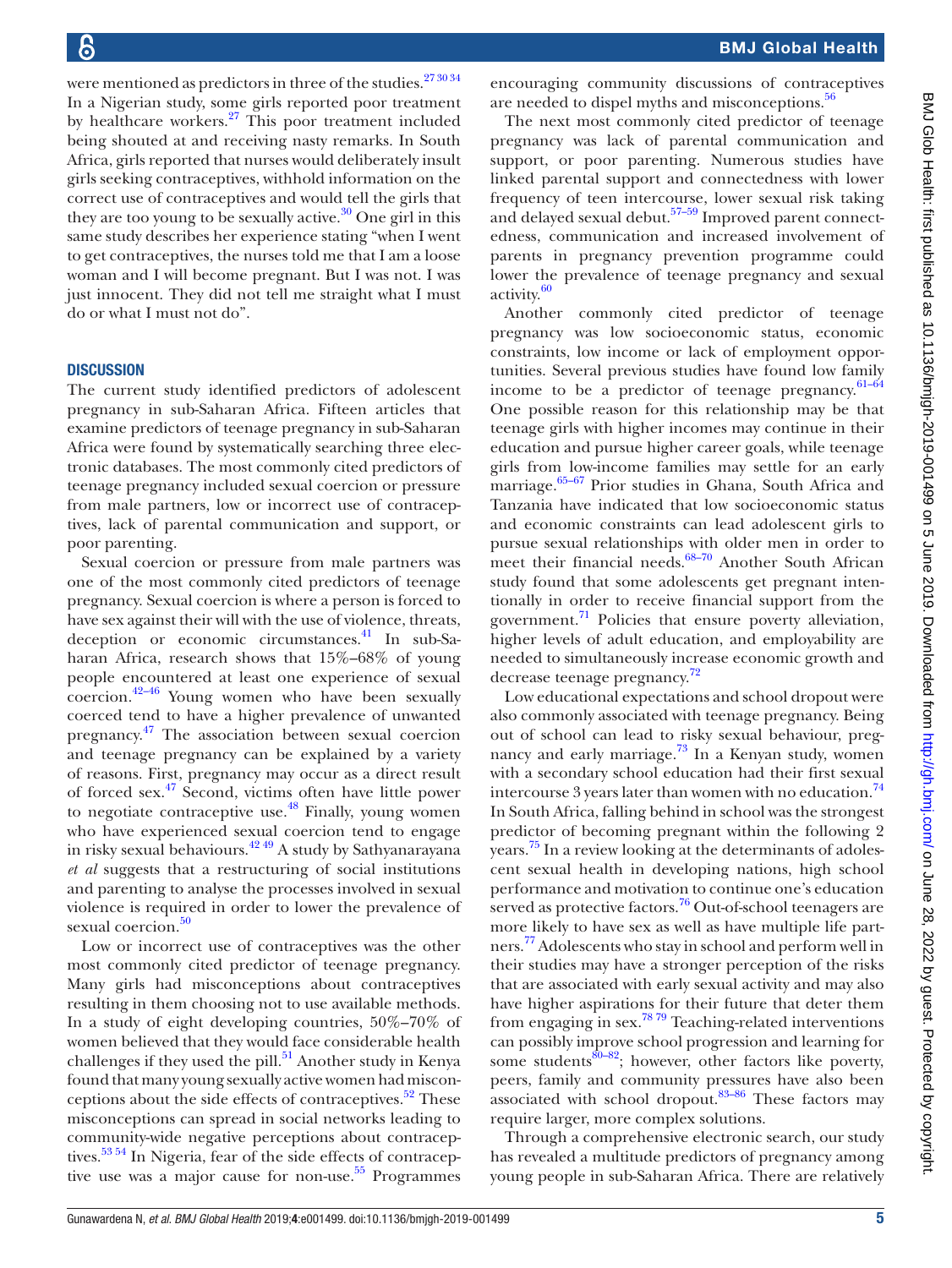few studies that have been conducted in relation to teenage pregnancy in sub-Saharan Africa, meaning that our study can help fill gaps in research.

This systematic review has several different limitations. The first limitation is that data sources for the study were published in three online databases including Medline, CINAHL and EMBASE. Only studies published in the English language were used for the review. Due to these reasons, there is a chance that other relevant studies describing predictors of teenage pregnancy may have been missed for the reason that they may have been published elsewhere or in a language other than English.

Studies included in this review were conducted in specific sub-Saharan African countries (South Africa, Ghana, Ethiopia, Tanzania, Nigeria and Malawi). Although it is likely that the same predictors found in this review exist in other sub-Saharan African nations, additional predictors associated with teenage pregnancy may exist in these other countries. Interestingly, only one of the countries included in our study, Malawi, makes up the top seven countries in sub-Saharan Africa with the highest teenage pregnancy rates.<sup>[87](#page-7-2)</sup> This indicates a gap in research regarding the predictors associated with teenage pregnancy within the countries with the highest rates.

Grey literature, reports and other non-peer reviewed studies were not included in this review, adding to the limitations. Finally, predictors identified from the articles are difficult to compare as a wide range of sampling strategies, data collection methods and study designs were used in the different papers.

## **CONCLUSION**

Many predictors of adolescent pregnancy in sub-Saharan Africa exist that result in countless unwanted pregnancies and a range of consequences for young mothers, their children and the wider society. Policy-makers should focus on changing attitudes involving sexual coercion and violence at the community and interpersonal level, encouraging community discussions that dispel myths about contraceptive use, encouraging the involvement of parents in pregnancy prevention programmes, improving comprehensive sexual education programmes, increasing adolescent friendly health services in facilities, alleviating poverty, increasing employment opportunities, increasing economic growth and lowering school dropout. Further research is needed to identify predictors of teenage pregnancy in other sub-Saharan African countries, especially countries with the highest prevalence of the phenomenon.

Contributors SY designed the review. NG and SY collected, analysed and narratively synthesised the data. NG prepared and drafted the manuscript. SY and AWF reviewed the initial and revised the manuscript. All authors read and approved the final version of the manuscript.

This research received no specific grant from any funding agency in the public, commercial or not-for-profit sectors.

Competing interests None declared.

Patient consent for publication Not required.

Ethics approval and consent to participate Ethics approval for this review was not required since the data are secondary and are available in the public domain.

Provenance and peer review Not commissioned; externally peer reviewed.

Data availability statement All data relevant to the study are included in the article or uploaded as online supplementary information.

Open access This is an open access article distributed in accordance with the Creative Commons Attribution 4.0 Unported (CC BY 4.0) license, which permits others to copy, redistribute, remix, transform and build upon this work for any purpose, provided the original work is properly cited, a link to the licence is given, and indication of whether changes were made. See: [https://creativecommons.org/](https://creativecommons.org/licenses/by/4.0/) [licenses/by/4.0/](https://creativecommons.org/licenses/by/4.0/).

### **REFERENCES**

- <span id="page-5-0"></span>1. Lawlor DA, Shaw M. Teenage pregnancy rates: high compared with where and when? *[J R Soc Med](http://dx.doi.org/10.1177/014107680409700306)* 2004;97:121–3.
- 2. Johnson M, Myors K, Langdon R. Coping styles of pregnant adolescents. *Public Health Nurs* 2001;18:24–32.
- 3. Papri FS, Khanam Z, Ara S, *et al*. Adolescent pregnancy: risk factors, outcome and prevention. *[Chatt Maa Shi Hosp Med Coll J](http://dx.doi.org/10.3329/cmoshmcj.v15i1.28764)* 2016;15:53–6.
- <span id="page-5-1"></span>4. Save the Children. The urban disadvantage: state of the world's mothers, 2005. Available: [https://www.savethechildren.org/content/](https://www.savethechildren.org/content/dam/usa/reports/advocacy/sowm/sowm-2005.pdf) [dam/usa/reports/advocacy/sowm/sowm-2005.pdf](https://www.savethechildren.org/content/dam/usa/reports/advocacy/sowm/sowm-2005.pdf) [Accessed 19 Jan 2019].
- <span id="page-5-2"></span>5. Liabsuetrakul T. Trends and outcome of teenage pregnancy. *Thai J Obstet Gynaecol* 2012;20:162–4.
- <span id="page-5-3"></span>6. World Health Organization. Facts and figures form the World Health Report [Internet]. Geneva: World Health Organization, 2005. Available: [http://www.who.int/whr/2005/media\\_centre/facts\\_en.pdf](http://www.who.int/whr/2005/media_centre/facts_en.pdf)  [Accessed 19 Jan 2019].
- <span id="page-5-4"></span>7. Population Reference Bureau. The World's youth 2000 [Internet]. Washington DC: Population Reference Bureau, 2000. Available: [http://www.prb.org/pdf/WorldsYouth\\_ Eng.pdf](http://www.prb.org/pdf/WorldsYouth_%20Eng.pdf) [Accessed 19 Jan 2019].
- <span id="page-5-5"></span>8. World Health Organization. Adolescent pregnancy factsheet [Internet]. World Health Organization, 2014 [cited September 2014]. Available:<http://www.who.int/mediacentre/factsheets/fs364/en/>
- <span id="page-5-7"></span>9. Ganchimeg T, Ota E, Morisaki N, *et al*. Pregnancy and childbirth outcomes among adolescent mothers: a World Health Organization multicountry study. *[BJOG: Int J Obstet Gy](http://dx.doi.org/10.1111/1471-0528.12630)* 2014;121(Suppl. 5):40–8.
- 10. Chandra-Mouli V, Camacho AV, Michaud P-A. WHO guidelines on preventing early pregnancy and poor reproductive outcomes among adolescents in developing countries. *[J Adolesc Health](http://dx.doi.org/10.1016/j.jadohealth.2013.03.002)* 2013;52:517–22.
- <span id="page-5-6"></span>11. Lee D. The early socioeconomic effects of teenage childbearing: a propensity score matching approach. *Demogr Res* 2010;23.
- 12. Horgan RP, Kenny LC. Management of teenage pregnancy. *[Obstet](http://dx.doi.org/10.1576/toag.9.3.153.27334)  [Gynaecol](http://dx.doi.org/10.1576/toag.9.3.153.27334)* 2007;9:153–8.
- 13. National Association of County & City Health Officials. *Meeting the needs of pregnant and parenting teens*. Washington: Local Health Department Programs and Services, 2009.
- 14. Hodgkinson S, Beers L, Southammakosane C, *et al*. Addressing the mental health needs of pregnant and parenting adolescents. *[Pediatrics](http://dx.doi.org/10.1542/peds.2013-0927)* 2014;133:114–22.
- <span id="page-5-8"></span>15. United Nations Population Fund. *Motherhood in childhood: facing the challenge of adolescent pregnancy*. New York: UNFPA, 2013.
- 16. Clifton D, Hervish A. *The world's youth 2013 data sheet*. Washington DC: Population Reference Bureau, 2013.
- <span id="page-5-9"></span>17. Loaiza E, Liang M. *Adolescent pregnancy: a review of evidence*. New York: United Nations Population Fund, 2013.
- <span id="page-5-10"></span>18. Duflo E, Dupas P, Education KM. *HIV, and early fertility: experimental evidence from Kenya*. Cambridge MA: National Bureau of Economic Research, 2014.
- <span id="page-5-11"></span>19. Tombros A. Integrating efforts to prevent HIV other STIs and pregnancy among teens in developing countries: three case studies 2005.
- <span id="page-5-12"></span>20. Critical Appraisal Skills Programme [Internet]. CASP qualitative checklist: 10 questions help you make sense of a qualitative research. Summertown Pavilion, 2018. Available: [https://casp-uk.](https://casp-uk.net/wp-content/uploads/2018/03/CASP-Qualitative-Checklist-Download.pdf) [net/wp-content/uploads/2018/03/CASP-Qualitative-Checklist-](https://casp-uk.net/wp-content/uploads/2018/03/CASP-Qualitative-Checklist-Download.pdf)[Download.pdf](https://casp-uk.net/wp-content/uploads/2018/03/CASP-Qualitative-Checklist-Download.pdf)
- <span id="page-5-13"></span>21. Singh J. Critical appraisal skills programme. *[J Pharmacol](http://dx.doi.org/10.4103/0976-500X.107697)  [Pharmacother](http://dx.doi.org/10.4103/0976-500X.107697)* 2013;4:76–7.
- <span id="page-5-14"></span>22. Effective Public Health Practice Project. *Quality assessment tool for quantitative studies*. Hamilton, ON: Effective Public Health Practice Project, 1998.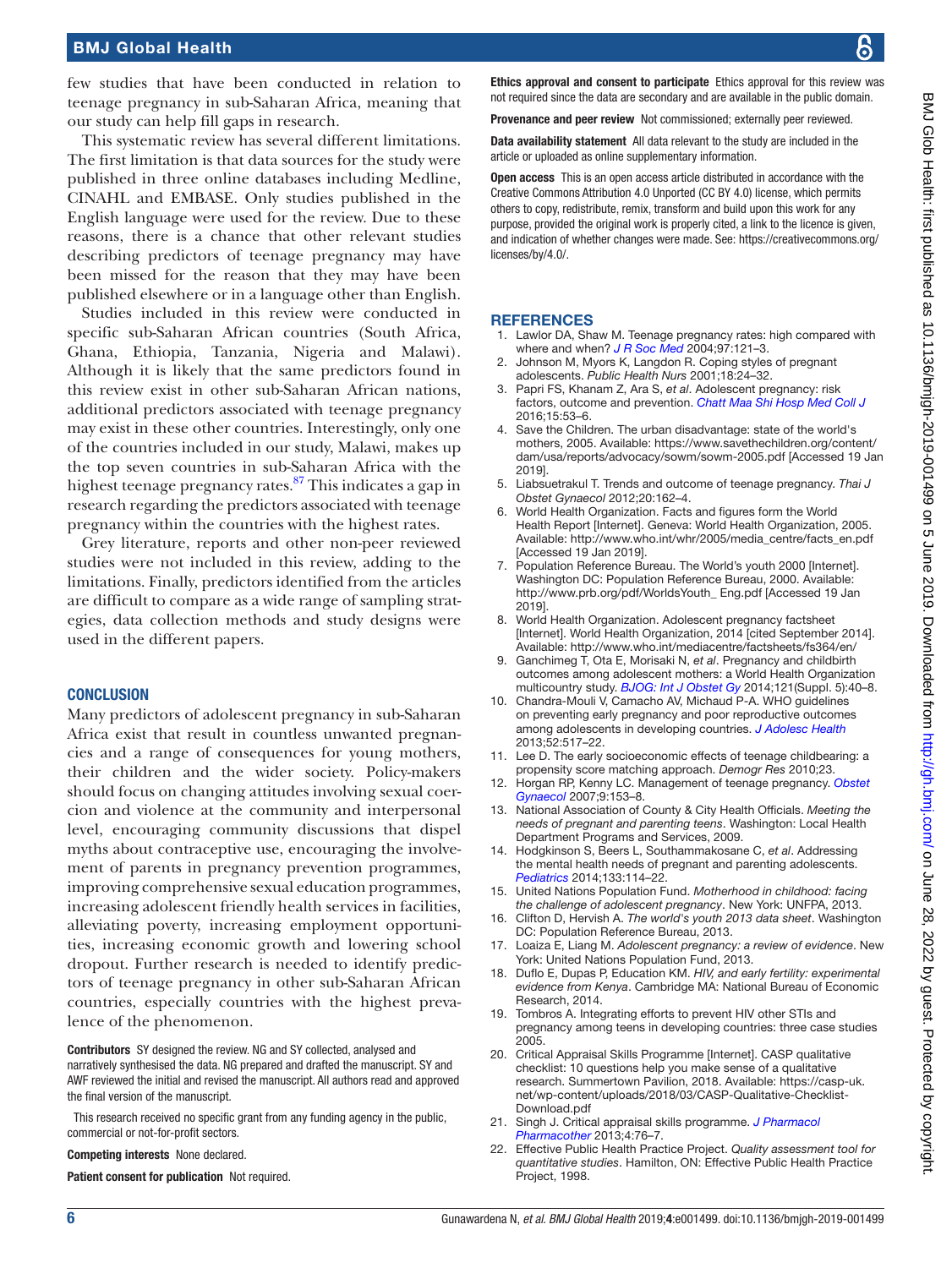# BMJ Global Health

- <span id="page-6-0"></span>23. Pluye P, Robert E, Cargo M, *et al*. Proposal: a mixed methods appraisal tool for systematic mixed studies reviews, 2011. Available: <http://mixedmethodsappraisaltoolpublic.pbworks.com>
- <span id="page-6-1"></span>24. Popay J, Roberts H, Sowden A, *et al*. *Guidance on the conduct of narrative synthesis in systematic reviews: a product from the ESCR Methods Programme, version 1 [Internet]*. Lancaster: Institute of Health Research, 2006.
- 25. Barnett-Page E, Thomas J. Methods for the synthesis of qualitative research: a critical review. *[BMC Med Res Methodol](http://dx.doi.org/10.1186/1471-2288-9-59)* 2009;9.
- <span id="page-6-2"></span>26. Adongo BW. Assessing factors influencing early sexual initiation among adolescents (13 to 19 years) in Ghana: a qualitative study. *IJCS* 2018;11.
- <span id="page-6-6"></span>27. Kuyinu YA, Femi-Adebayo TT, Odugbemi BA, *et al*. Causative factors for sexual and reproductive health status of pregnant adolescent girls in urban communities of Lagos, Nigeria. *[Int J Adolesc Med](http://dx.doi.org/10.1515/ijamh-2017-0104)  [Health](http://dx.doi.org/10.1515/ijamh-2017-0104)* 2017.
- <span id="page-6-3"></span>28. Masemola-Yende JPF, Mataboge SM. Access to information and decision making on teenage pregnancy prevention by females in Tshwane. *[Curationis](http://dx.doi.org/10.4102/curationis.v38i2.1540)* 2015;38:art. #1540.
- <span id="page-6-4"></span>29. McCleary-Sills J, Douglas Z, Rwehumbiza A, *et al*. Gendered norms, sexual exploitation and adolescent pregnancy in rural Tanzania. *[Reprod Health Matters](http://dx.doi.org/10.1016/S0968-8080(13)41682-8)* 2013;21:97–105.
- <span id="page-6-10"></span>30. Mothiba TM, Maputle MS. Factors contributing to teenage pregnancy in the Capricorn district of the Limpopo Province. *[Curationis](http://dx.doi.org/10.4102/curationis.v35i1.19)* 2012;35:a#19.
- <span id="page-6-5"></span>31. Ochiogu IN, Miettola J, Ilika AL, *et al*. Impact of timing of sex education on teenage pregnancy in Nigeria: cross-sectional survey of secondary school students. *[J Community Health](http://dx.doi.org/10.1007/s10900-010-9318-6)* 2011;36:375–80.
- <span id="page-6-7"></span>32. Kaphagawani NC, Kalipeni E. Sociocultural factors contributing to teenage pregnancy in Zomba district, Malawi. *[Glob Public Health](http://dx.doi.org/10.1080/17441692.2016.1229354)* 2017;12:694–710.
- <span id="page-6-8"></span>33. Mchunu G, Peltzer K, Tutshana B, *et al*. Adolescent pregnancy and associated factors in South African youth. *Afr Health Sci* 2012;12:426–34.
- 34. Mkhwanazi N. Understanding teenage pregnancy in a postapartheid South African township. *[Cult Health Sex](http://dx.doi.org/10.1080/13691050903491779)* 2010;12:347–58.
- <span id="page-6-12"></span>35. Ayele BG, Gebregzabher TG, Hailu TT, *et al*. Determinants of teenage pregnancy in Degua Tembien district, Tigray, Northern Ethiopia: a community-based case–control study. *[PLoS One](http://dx.doi.org/10.1371/journal.pone.0200898)* 2018;13:e0200898.
- <span id="page-6-9"></span>36. Gyan SE, Ahorlu C, Dzorgbo D-BS, *et al*. Social capital and adolescent girls' resilience to teenage pregnancy in Begoro, Ghana. *[J Biosoc Sci](http://dx.doi.org/10.1017/S002193201600047X)* 2017;49:334–47.
- 37. Lebese RT, Davhana-Maselesele M, Obi CL. Sexual health dialogue between parents and teenagers: an imperative in the HIV/AIDS era. *[Curationis](http://dx.doi.org/10.4102/curationis.v33i3.5)* 2010;33:33–42.
- <span id="page-6-11"></span>38. Salih NA, Metaferia H, Reda AA, *et al*. Premarital sexual activity among unmarried adolescents in northern Ethiopia: a crosssectional study. *[Sex Reprod Healthc](http://dx.doi.org/10.1016/j.srhc.2014.06.004)* 2015;6:9–13.
- <span id="page-6-13"></span>39. Morhe ESK, Tagbor HK, Ankobea FK, *et al*. Reproductive experiences of teenagers in the Ejisu-Juabeng district of Ghana. *[Int](http://dx.doi.org/10.1016/j.ijgo.2012.03.035)  [J Gynaecol Obstet](http://dx.doi.org/10.1016/j.ijgo.2012.03.035)* 2012;118:137–40.
- <span id="page-6-14"></span>40. Pfeiffer C, Ahorlu CK, Alba S, *et al*. Understanding resilience of female adolescents towards teenage pregnancy: a cross-sectional survey in Dar es Salaam, Tanzania. *[Reprod Health](http://dx.doi.org/10.1186/s12978-017-0338-x)* 2017;14.
- <span id="page-6-15"></span>41. Heise L, Ellsberg M, Gottemoeller M. Population reports: ending violence against women. *Johns Hopkins Univ Change* 1999;Series L:1–44.
- <span id="page-6-16"></span>42. Erulkar AS. The experience of sexual coercion among young people in Kenya. *[Int Fam Plan Perspect](http://dx.doi.org/10.1363/3018204)* 2004;30:182–9.
- 43. Ajuwon AJ, Olaleye A, Faromoju B, *et al*. Sexual behavior and experience of sexual coercion among secondary school students in three states in North Eastern Nigeria. *[BMC Public Health](http://dx.doi.org/10.1186/1471-2458-6-310)* 2006;6.
- 44. Moore AM, Awusabo-Asare K, Madise N, *et al*. Coerced first sex among adolescent girls in sub-Saharan Africa: prevalence and context. *[Afr J Reprod Health](http://dx.doi.org/10.2307/25549732)* 2007;11.
- 45. Zablotska IB, Gray RH, Koenig MA, *et al*. Alcohol use, intimate partner violence, sexual coercion and HIV among women aged 15–24 in Rakai, Uganda. *[AIDS Behav](http://dx.doi.org/10.1007/s10461-007-9333-5)* 2009;13:225–33.
- 46. Van Decraen E, Michielsen K, Herbots S, *et al*. Sexual coercion among in-school adolescents in Rwanda: prevalence and correlates of victimization and normative acceptance. *[Afr J Reprod Health](http://www.ncbi.nlm.nih.gov/pubmed/23437508)* 2012;16:140–54.
- <span id="page-6-17"></span>47. Gessessew A. Abortion and unwanted pregnancy in Adigrat zonal Hospital, Tigray, North Ethiopia. *[Afr J Reprod Health](http://www.ncbi.nlm.nih.gov/pubmed/21495611)* 2010;14:183–8.
- <span id="page-6-18"></span>48. Koenig MA, Zablotska I, Lutalo T, *et al*. Coerced first intercourse and reproductive health among adolescent women in Rakai, Uganda. *[Int](http://dx.doi.org/10.1363/3015604)  [Fam Plan Perspect](http://dx.doi.org/10.1363/3015604)* 2004;30:156–63.
- 49. Neema S, Ahmed FH, Kibombo R, *et al*. *Adolescent sexual and reproductive health in Uganda: results from the 2004 National Survey of Adolescents. Occasional Report*. New York: Guttmacher Institute, 2006.
- <span id="page-6-19"></span>50. Sathyanarayana Rao TS, Nagpal M, Andrade C. Sexual coercion: time to rise to the challenge. *[Indian J Psychiatry](http://dx.doi.org/10.4103/0019-5545.117125)* 2013;55:211–3.
- <span id="page-6-20"></span>51. Grubb GS. Women's perceptions of the safety of the pill: a survey in eight developing countries. Report of the perceptions of the pill survey group. *[J Biosoc Sci](http://www.ncbi.nlm.nih.gov/pubmed/3624293)* 1987;19:313–21.
- <span id="page-6-21"></span>52. Ochako R, Mbondo M, Aloo S, *et al*. Barriers to modern contraceptive methods uptake among young women in Kenya: a qualitative study. *[BMC Public Health](http://dx.doi.org/10.1186/s12889-015-1483-1)* 2015;15.
- <span id="page-6-22"></span>53. Paz Soldan VA. How family planning ideas are spread within social groups in rural Malawi. *[Stud Fam Plann](http://dx.doi.org/10.1111/j.0039-3665.2004.00031.x)* 2004;35:275–90.
- 54. Yee L, Simon M. The role of the social network in contraceptive decision-making among young, African American and Latina women. *[J Adolesc Health](http://dx.doi.org/10.1016/j.jadohealth.2010.03.014)* 2010;47:374–80.
- <span id="page-6-23"></span>55. Ankomah A, Anyanti J, Oladosu M. Myths, misinformation, and communication about family planning and contraceptive use in Nigeria. *[Open Access J Contracept](http://dx.doi.org/10.2147/OAJC.S20921)* 2011;2:95–105.
- <span id="page-6-24"></span>56. Gueye A, Speizer IS, Corroon M, *et al*. Belief in family planning myths at the individual and community levels and modern contraceptive use in urban Africa. *[Int Perspect Sex Reprod Health](http://dx.doi.org/10.1363/intsexrephea.41.4.0191)* 2015;41:191–9.
- <span id="page-6-25"></span>57. Benda BB, Kashner TM. Adolescent sexual behavior: a path analysis. *J Soc Serv Res* 1994;19:49–69.
- 58. Luster T, Small SA. Factors associated with sexual risk-taking behaviors among adolescents. *[J Marriage Fam](http://dx.doi.org/10.2307/352873)* 1994;56:622–32.
- 59. Resnick MD, Bearman PS, Blum RW, *et al*. Protecting adolescents from harm. Findings from the national longitudinal study on adolescent health. *JAMA* 1997;278:823–32.
- <span id="page-6-26"></span>60. Silk J, Romero D. The role of parents and families in teen pregnancy prevention. *[J Fam Issues](http://dx.doi.org/10.1177/0192513X13481330)* 2014;35:1339–62.
- <span id="page-6-27"></span>61. Goicolea I, Marianne W, Öhman A, *et al*. Risk factors for pregnancy among adolescent girls in Ecuador's Amazon Basin: a case–control study. *[Rev Panam Salud Publica](http://dx.doi.org/10.1590/S1020-49892009000900006)* 2009;26:221–8.
- 62. Vincent G, Alemu FM. Factors contributing to, and effects of, teenage pregnancy in Juba. *South Sudan Med J* 2016;9.
- 63. Omar K, Hasim S, Muhammad NA, *et al*. Adolescent pregnancy outcomes and risk factors in Malaysia. *[Int J Gynaecol Obstet](http://dx.doi.org/10.1016/j.ijgo.2010.06.023)* 2010;111:220–3.
- 64. Raghav R, Chaudhari N, Bhutani T, *et al*. Teenage pregnancy: a product of various social and health factors. *Indian Med Gaz* 2013.
- <span id="page-6-28"></span>65. Vundule C, Maforah F, Jewkes R, *et al*. Risk for teenage pregnancy among sexually active black adolescents in Cape Town. *Afr J* 2001;91:73–80.
- 66. Gideon R. Factors associated with adolescent pregnancy and fertility in Uganda: analysis of the 2011 demographic and health survey data. *[Soc Sci](http://dx.doi.org/10.11648/j.ss.20130201.12)* 2013;2:7–13.
- 67. Isa I, Gani O. Socio-demographic determinants of teenage pregnancy in the Niger Delta of Nigeria. *Open J Obstet Gynecol* 2012;2:239–43.
- <span id="page-6-29"></span>68. Krugu JK, Mevissen FEF, Prinsen A, *et al*. Who's that girl? A qualitative analysis of adolescent girls' views on factors associated with teenage pregnancies in Bolgatanga, Ghana. *[Reprod Health](http://dx.doi.org/10.1186/s12978-016-0161-9)* 2016;13.
- 69. Wood L, Hendricks F. A participatory action research approach to developing youth-friendly strategies for the prevention of teenage pregnancy. *[Educ Action Res](http://dx.doi.org/10.1080/09650792.2016.1169198)* 2017;25:103–18.
- 70. Silberschmidt M, Rasch V. Adolescent girls, illegal abortions and "sugar-daddies" in Dar es Salaam: vulnerable victims and active social agents. *[Soc Sci Med](http://dx.doi.org/10.1016/S0277-9536(00)00299-9)* 2001;52:1815–26.
- <span id="page-6-30"></span>71. Lambani MN. Poverty the cause of teenage pregnancy in Thulamela municipality. *[J Sociol Soc Anthropol](http://dx.doi.org/10.1080/09766634.2015.11885656)* 2015;6:171–6.
- <span id="page-6-31"></span>72. Mkwananzi. Poverty—an explanation for teenage pregnancy in South Africa, 2016. Available: [https://paa.confex.com/paa/2016/](https://paa.confex.com/paa/2016/mediafile/ExtendedAbstract/Paper6533/PAA%20Poverty%20and%20TP.pdf) [mediafile/ExtendedAbstract/Paper6533/PAA%20Poverty%20and%](https://paa.confex.com/paa/2016/mediafile/ExtendedAbstract/Paper6533/PAA%20Poverty%20and%20TP.pdf) [20TP.pdf](https://paa.confex.com/paa/2016/mediafile/ExtendedAbstract/Paper6533/PAA%20Poverty%20and%20TP.pdf)
- <span id="page-6-32"></span>73. Hunt F. *Dropping out from school: a cross-country review of literature*. Brighton: University of Sussex, 2008.
- <span id="page-6-33"></span>74. Advocates for Youth. The facts: adolescent sexual and reproductive health in sub-Saharan Africa, 2005. Available: [http://www.](http://www.advocateforyouth.org/publications/factsheet/fssxrepr.html) [advocateforyouth.org/publications/factsheet/fssxrepr.html](http://www.advocateforyouth.org/publications/factsheet/fssxrepr.html)
- <span id="page-6-34"></span>75. Timaeus IM, Moultrie TA. Teenage childbearing and educational attainment in South Africa. *Stud Fam Plann* 2016;47:143–60.
- <span id="page-6-35"></span>76. Mmari K, Blum RW. Risk and protective factors that affect adolescent reproductive health in developing countries: a structured literature review. *[Glob Public Health](http://dx.doi.org/10.1080/17441690701664418)* 2009;4:350–66.
- <span id="page-6-36"></span>77. Zuilkowski SS, Jukes MCH. The impact of education on sexual behavior in sub-Saharan Africa: a review of the evidence. *[AIDS Care](http://dx.doi.org/10.1080/09540121.2011.630351)* 2012;24:562–76.
- <span id="page-6-37"></span>78. Clark S, Poulin M, Kohler HP, *et al*. And HIV/AIDS in rural Malawi. *J Marriage Fam* 2009;71:396–416.
- 79. Kendall N, Kaunda Z. Girls, schooling and reproductive realities in Malawi. In: Stacki SL, Baily S, eds. *Educating adolescent girls*